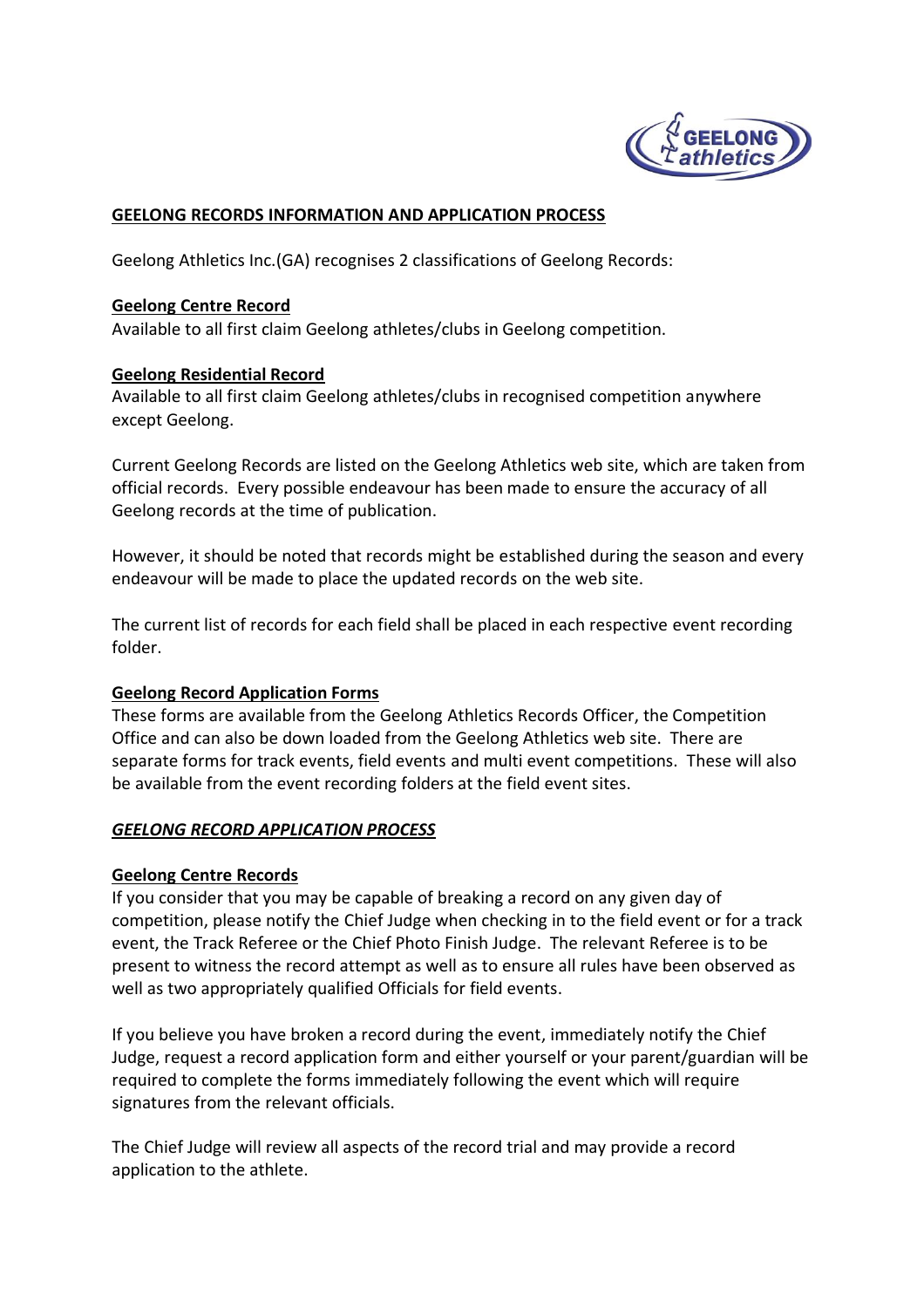Parents/guardians: If you believe your child may be capable of breaking a record advise them to notify the Chief Judge when checking in to the event. If you believe your child has broken a record then advise your child to notify the Chief Judge immediately. At the completion of the event, assist them to complete the record application form and have them return it to the Geelong Athletics Records Officer.

It is the responsibility of the athlete to complete a Geelong record application form. Read the form carefully, complete all the required fields and obtain the requested signatures. Claims for Centre records should preferably be lodged on the day of the performance.

## **Geelong Residential Records**

Non-Championship events: If you are attempting to break a Geelong residential record, notify the Chief Judge at that field event or the Track Referee for a track event and complete all the requirements as set out on the application form. The form and documentation must be submitted within a reasonable time, preferably within a month of the performance to the Geelong Athletics Records Officer.

Championship events and Victorian and Australian Records: Obtain and supply the official documentation from the event (copies can be requested from the relevant association or downloaded from the association's online results) and post these to the records officer for review. Note, requirements for Victorian (including Victorian Country) and National records may have more stringent requirements to be complied with or submitted with the application for the record application to be considered.

It is the responsibility of the athlete to obtain a copy of the official results and complete a Geelong record application form for records outside of Geelong competition.

### **Completion of the Geelong Record Application Form**

It is the responsibility of the athlete to complete a Geelong record application form in full recording all of the required details, including officials' signatures pertaining to the record being applied for and lodge that application with the Geelong Athletics Records Officer.

The Geelong Athletics Records Officer will review the application to ensure it has been completed correctly and all information has been included, for example but not limited to, relevant signatures of qualified registered officials, wind gauge readings, confirm weights of throws implements, steel tape verification measurement if required, and any other non compliance, shall notify the athlete if further documentation or any corrections are required to be submitted in order to properly assess the record application.

### **Lodgement of Geelong Record Application Form**

Record application forms must be lodged with the Geelong Athletics Records Officer either personally, email geelongathletics@gmail.com or via mail to PO Box 1464 Geelong VIC 3220.

Claims for records should be lodged as soon as practicable after the performance.